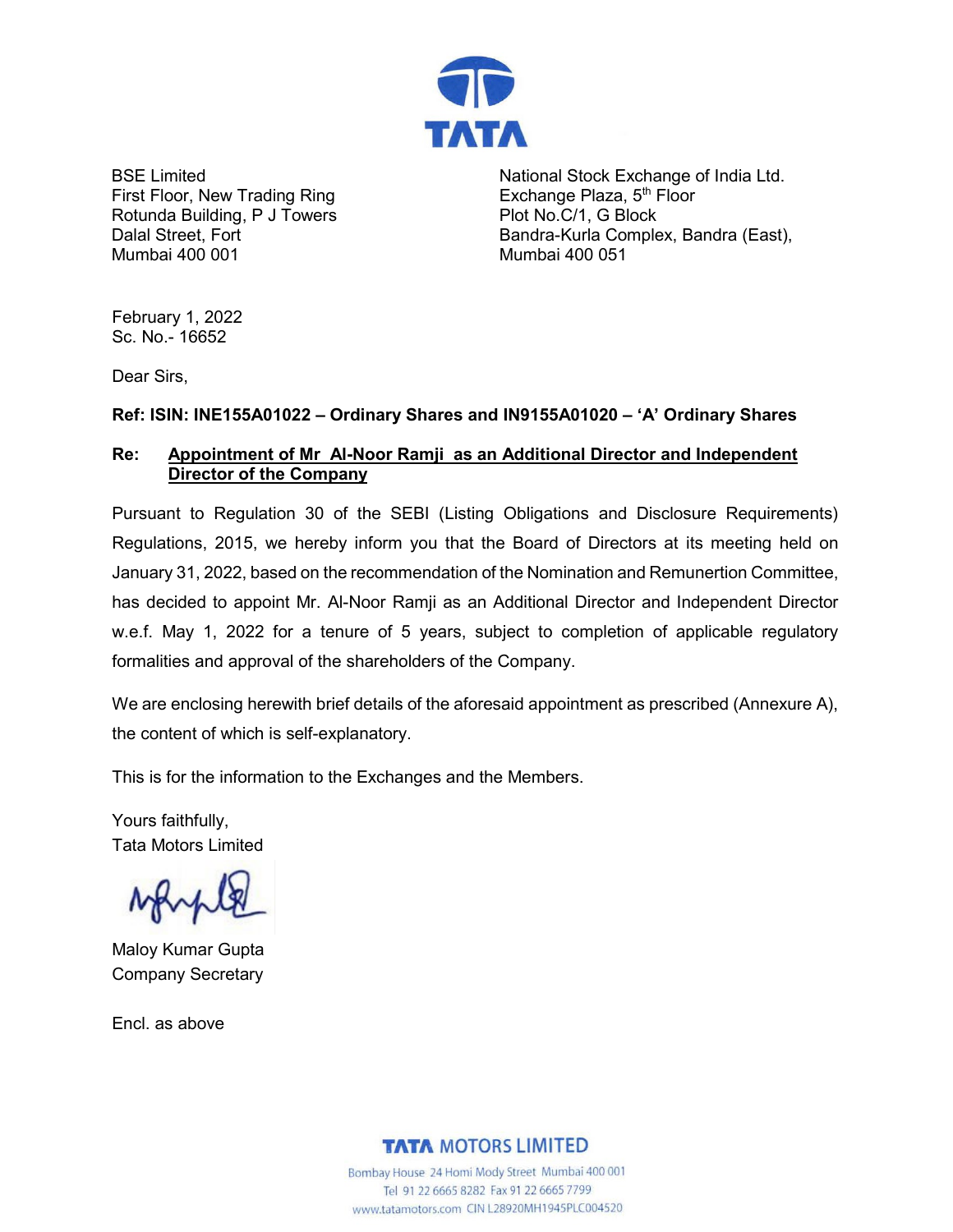

#### **Annexure A**

**Details under Regulation 30 of the SEBI (Listing Obligations and Disclosure Requirements) Regulations, 2015 read along with SEBI Circular CIR/CFD/CMD/4/2015 dated September 9, 2015**

| Sr.<br>No. | <b>Particulars</b>                                                                                                                                                                             | Details of Mr Al-Noor Ramji                                                                                                                                                                                                               |
|------------|------------------------------------------------------------------------------------------------------------------------------------------------------------------------------------------------|-------------------------------------------------------------------------------------------------------------------------------------------------------------------------------------------------------------------------------------------|
| 1.         | Reason for change viz. appointment,<br>resignation,<br>removal,<br>death<br>or<br>otherwise;                                                                                                   | Appointment                                                                                                                                                                                                                               |
| 2.         | Date of appointment/cessation (as<br>applicable) & term of appointment;                                                                                                                        | Appointed as an Additional Director and<br>Independent Director w.e.f. May 1, 2022 for<br>a tenure of 5 years, subject to completion of<br>applicable regulatory formalities<br>and<br>approval of the shareholders of<br>the<br>Company. |
| 3.         | Brief profile (in case of appointment);                                                                                                                                                        | Attached as Annexure B                                                                                                                                                                                                                    |
| 4.         | Disclosure of relationships between<br>directors (in case of appointment of<br>a Director);                                                                                                    | Nil                                                                                                                                                                                                                                       |
| 5.         | Information as required pursuant to<br>BSE circular ref no. LIST/ COMP/ 14/<br>2018-19 and the National Stock<br>Exchang of India Limited with ref no.<br>NSE/CML/2018/24, dated June 20, 2018 | Not debarred from holding the office of<br>director pursuant to any SEBI order or any<br>such authority.                                                                                                                                  |

# **TATA MOTORS LIMITED**

Bombay House 24 Homi Mody Street Mumbai 400 001 Tel 91 22 6665 8282 Fax 91 22 6665 7799 www.tatamotors.com CIN L28920MH1945PLC004520